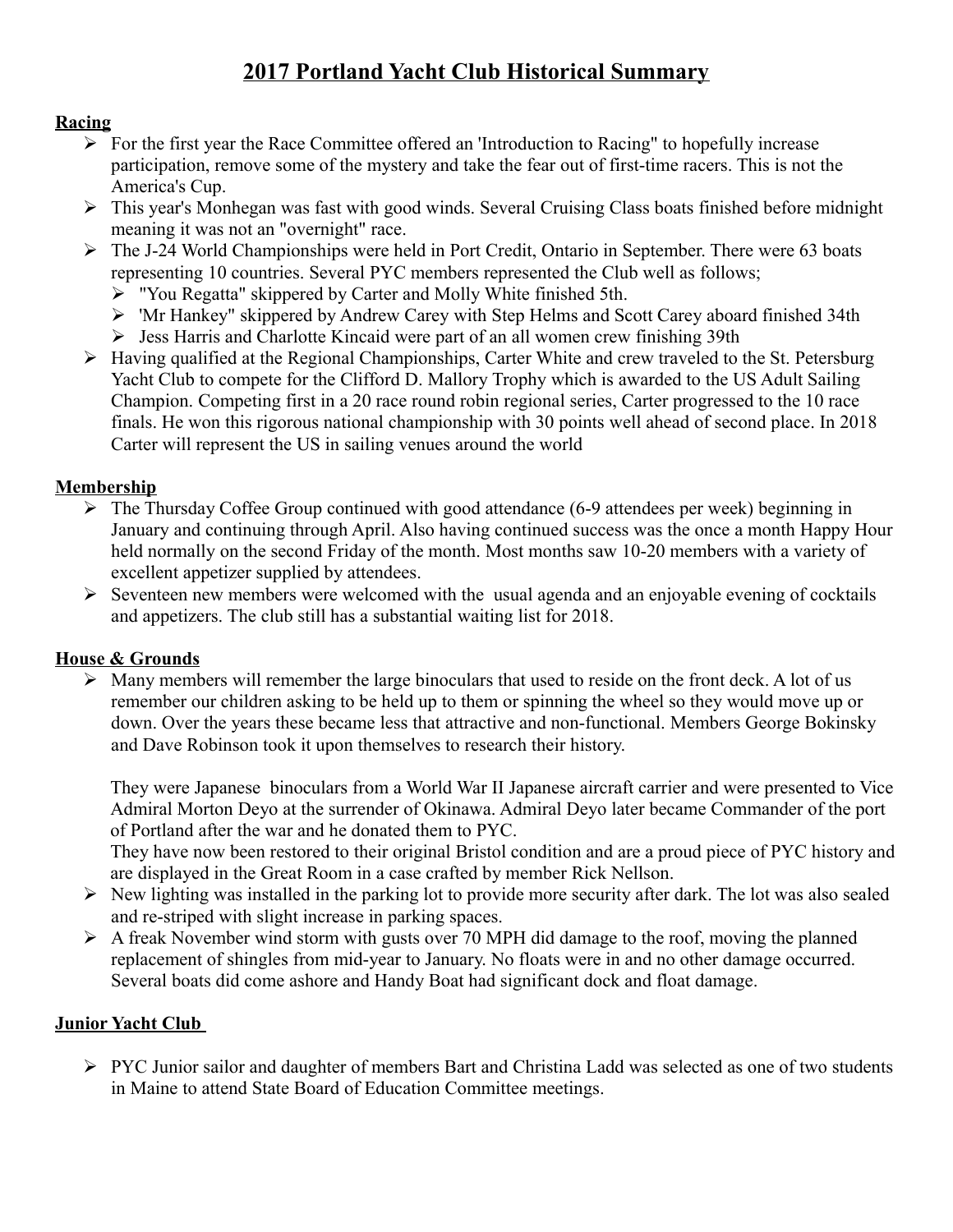## **Management**

- $\triangleright$  With Bill Richards return as Club Manager, all was in order and well organized as we have come to expect. Unfortunately, Bill has decided to re-retire by the end of the year. A search is underway for a replacement (not sure that can be fully accomplished). There were over 60 applicants which is being whittled down by a committee.
- At the Annual Meeting Vice Commodore Skip Yale (Chair of the Manager Selection Committee) outlined the recruiting and selection process for a new manager. Between July and December a pool of 90 applicants was whittled down to three. Member Pam Thomas was finally selected as the clear and strongest candidate. She brings a broad range of managerial experience including hospitality, resort management, sailing instruction, non-profit consulting, small business ownership combined with a knowledge and love of PYC. She will assume her new duties in mid January 2018.

## **Entertainment**

- The Portland Country Club and PYC collaborated for a Progressive Rt. 88 dinner with different courses served at each club on June 16th.
- PYC hosted Cruises from Eastern YC and Boston YC on and July 9 and August 6 respectively.
- The now famous Annual Dock Party and Commodore's Cocktail Party was held on June 20.
- All the other regular annual events (e.g. New Years Day, Chili/Chowder, New Members Night, etc) were held without a hitch and great success. The monthly winter Friday Happy Hour was well attended from January to April.

# **Cruise**

- The Shakedown Cruise was held at Dolphin Marina in Harpswell on June 23-24.
- $\triangleright$  Several other shorter cruise events were held with a weekend event at Sebasco and a lobster bake on Lower Goose Island.

#### **Dining Room**

- $\triangleright$  It was announced in March that a new Chef had been hired. A Committeee had evaluated many resumes and narrowed the field to three finalists. They were interviewed by the Committee as well as preparing a meal of their choice for the group. Chef Stacie Bouin-Grondin was the final selection. She comes to PYC with education at Salve Regina University and the Connecticut Culinary Institute. She has worked in several Maine restaurants including Bintliff's, Hurricane, Finch's, and most recently the Small Point Club.
- $\triangleright$  The new Chef is off to a "rousing start". New members night had a variety of appetizers that satisfied everyone. Anyone who went home for dinner didn't take full advantage of the offerings. Cannonball had a record attendance and actually ran out of food. Mother's Day Brunch two days later was another delightful success.
- $\triangleright$  Summit Natural Gas is accessing the club via Ramsdell Road. This will eliminate the two large propane tanks near the Stewards shed and may open a couple of parking spots. It will save money and allow replacement of some heating and fireplace units that are old or not operational Possible future addition of heat pumps is now possible.
- Dining room policy of "kids eat free" continued on Tuesday and Wednesday. One child is free for each adult entree served.

#### **Necrology**

Tom Allen Jean Anton Jim Dodd